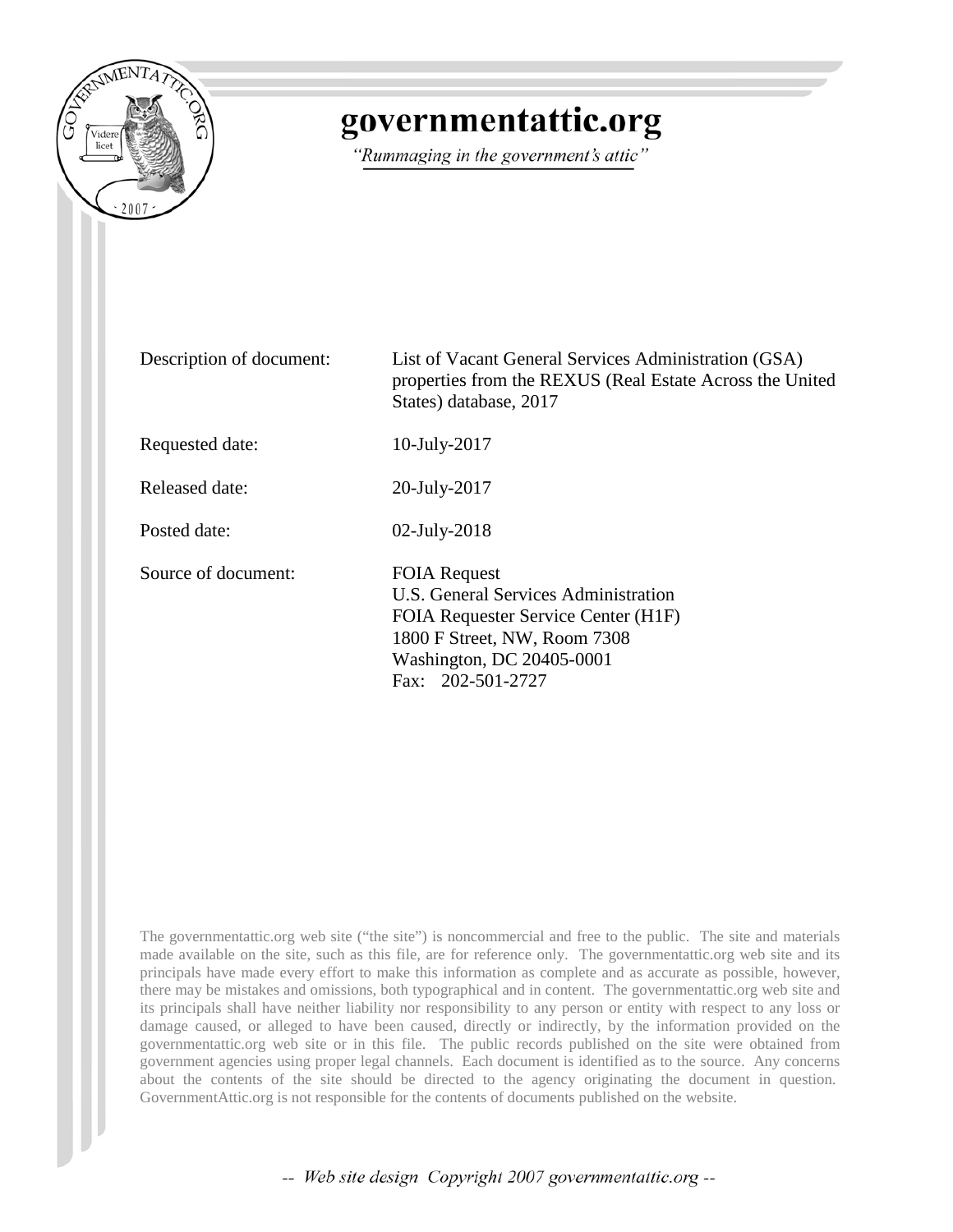

July 20, 2017

This letter is in response to your General Services Administration (GSA) Freedom of Information Act (FOIA) request (GSA-2017-001305), dated July 10, 2017, in which you requested the following:

"An extract or dataset from the REXUS database listing all vacant GSA properties in the United States."

Enclosed please find an electronic document responsive to your request. The document contains a list of GSA properties from the REXUS database that were reported to have vacant square footage equal to building square footage, thus making them completely vacant. Please note that this dataset does not include buildings GSA has determined to be "excess" or "decommissioned."

This completes our action on this FOIA request. Should you have any questions, please contact Mr. Nathan Smith of the GSA Public Buildings Service Office of Portfolio Management and Customer Engagement at (202) 641-6874 or by email at nathan.smith@gsa.gov. You may also contact the GSA FOIA Public Liaison, Audrey Brooks, at (202) 205-5912 or by email at audrey.brooks@gsa.gov for any additional assistance and to discuss any aspect of your FOIA request.

Sincerely,

Travis Lewis FOIA Program Manager

**Enclosure** 

U.S General Services Administration 1800 F. Street, NW Washington, DC 20405 Telephone: (202) 501-0800 Fax: (202) 501-2727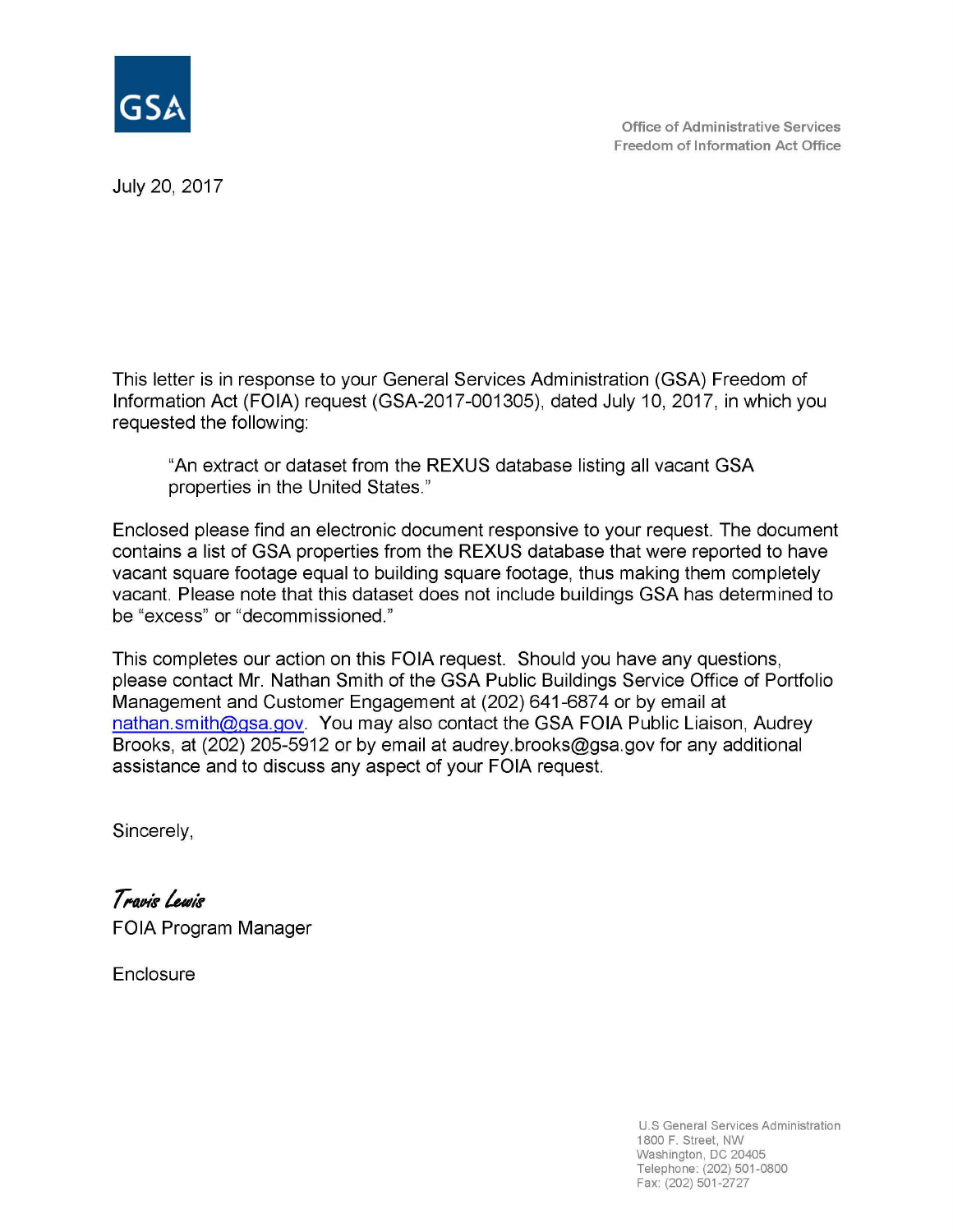## List of all vacant GSA properties in the US from REXUS database

| <b>GSA Region</b> | <b>GSA Owned/Leased</b> | <b>Location Name</b>             | <b>Street Address</b>             | <b>City</b>           | <b>State</b> | <b>Zip Code</b> | <b>Building RSF</b> |
|-------------------|-------------------------|----------------------------------|-----------------------------------|-----------------------|--------------|-----------------|---------------------|
| 01                | Leased                  | 43 CAPITAL DRIVE                 | 43 CAPITAL DR                     | WALLINGFORD           | <b>CT</b>    | 06492-5818      | 3,850.00            |
| 01                | Leased                  | 380 RUSSELL STREET               | 380 RUSSELL ST                    | <b>HADLEY</b>         | <b>MA</b>    | 01035-9538      | 2,657.00            |
| 01                | Owned                   | MONTPELIER SSA                   | 33 SCHOOL ST                      | <b>MONTPELIER</b>     | VT           | 05602-3016      | 6,453.39            |
| 03                | Owned                   | THE BAKER BUILDING               | 18 E 7TH ST                       | <b>ERIE</b>           | PA           | 16501-1101      | 4,601.64            |
| 03                | Leased                  | <b>TOMAHAWK DRIVE</b>            | 106-108 TOMAHAWK DR               | <b>KUTZTOWN</b>       | PA           | 19530-8256      | 0.00                |
| 04                | Leased                  | COLLIER PLACE II                 | 3001 TAMIAMI TRL N                | NAPLES                | FL           | 34103-2715      | 3,441.00            |
| 04                | Owned                   | JULIETTE GORDON LOW, BUILD. A    | 120 BARNARD STREET                | SAVANNAH              | GA           | 31401-3641      | 18,104.44           |
| 05                | Owned                   | 230 S. STATE ST.                 | 230 S STATE ST                    | <b>CHICAGO</b>        | IL           | 60603-2004      | 25,250.00           |
| 05                | Leased                  | THE ESPLANADE                    | 1901 BUTTERFIELD RD               | DOWNERS GROVE         | IL           | 60515-7915      | 9,678.00            |
| 05                | Owned                   | BLDG 48                          | 1201 E 10TH ST                    | <b>JEFFERSONVILLE</b> | IN           | 47130-4229      | 38,304.61           |
| 05                | Owned                   | <b>BLDG 40 GSA FED CTR</b>       | 1201 E 10TH ST                    | <b>JEFFERSONVILLE</b> | IN           | 47130-4229      | 15,764.51           |
| $\overline{05}$   | Owned                   | <b>PVM FED PARKING FAC</b>       | 477 MICHIGAN AVE                  | <b>DETROIT</b>        | MI           | 48226-2523      | 1,720.22            |
| 06                | Owned                   | FEDERAL CTR BG 101               | 4300 GOODFELLOW BLVD              | <b>SAINT LOUIS</b>    | <b>MO</b>    | 63120-1703      | 100,375.63          |
| 06                | Owned                   | BLDG 208B                        | 4300 GOODFELLOW BLVD              | <b>SAINT LOUIS</b>    | <b>MO</b>    | 63120-1703      | 2,916.61            |
| 07                | Owned                   | <b>BPSH NEW ORLEANS BLDG 3</b>   | 3819 PATTERSON DR                 | <b>NEW ORLEANS</b>    | LA           | 70114-1806      | 2,771.85            |
| 07                | Leased                  | 4300 CUTLER AVE NE               | 4300 CUTLER AVE NE                | <b>ALBUQUERQUE</b>    | <b>NM</b>    | 87110-3987      | 25,254.00           |
| 07                | Owned                   | <b>GSA PMD CENTER ADMIN BLDG</b> | 2800 S EASTERN AVE                | <b>OKLAHOMA CITY</b>  | OK           | 73129-7653      | 2,413.34            |
| 08                | Owned                   | DFC BLDG 48                      | W 6TH AVE & KIPLING ST            | <b>LAKEWOOD</b>       | CO           | 80225-0546      | 150,993.99          |
| 08                | Owned                   | WHSE BLDG 94                     | <b>W 6TH AVE &amp; KIPLING ST</b> | <b>LAKEWOOD</b>       | CO           | 80225-0546      | 28,339.71           |
| 08                | Owned                   | <b>GSA MP</b>                    | 330 E 200 S                       | SALT LAKE CITY        | UT           | 84111-2107      | 6,652.92            |
| 08                | Leased                  | JUNCTION CITY CAFE               | 143 23RD ST                       | <b>OGDEN</b>          | UT           | 84401-1306      | 10,705.00           |
| 09                | Owned                   | BIRD QUARANTINE BLDG             | PASEO INT'L - OTAY MESA           | <b>SAN DIEGO</b>      | CA           | 92154-7209      | 2.739.28            |
| 09                | Leased                  | <b>CORPORATE PLAZA</b>           | 1261 TRAVIS BLVD                  | FAIRFIELD             | CA           | 94533-4897      | 3,065.00            |
| 09                | Leased                  | PROSPERITY/MOONEY BLVD           | 1000 N MOONEY BLVD                | <b>TULARE</b>         | CA           | 93274-2417      | 9,888.00            |
| 09                | Leased                  | 1515 WEST 190TH STRE             | 1515 W 190TH ST                   | <b>GARDENA</b>        | CA           | 90248-4319      | 4,637.00            |
| 09                | Leased                  | <b>BREA PARK CENTER</b>          | 2601 SATURN ST                    | <b>BREA</b>           | CA           | 92821-6702      | 6,363.00            |
| 09                | Leased                  | 1101 PACIFIC AVENUE              | 1101 PACIFIC AVENUE               | <b>SANTA CRUZ</b>     | CA           | 95060-7505      | 3,323.00            |
| 10                | Owned                   | <b>FED BLDG ADDITION</b>         | 654 W 3RD AVE                     | ANCHORAGE             | AK           | 99501-2145      | 5,457.03            |
| 10                | Owned                   | DALTON CACHE RESIDENCE #2        | MILE 42 HAINES HIGHWAY            | <b>HAINES</b>         | AK           | 99827-          | 1,915.23            |
| 10                | Owned                   | <b>WAREHOUSE 9</b>               | 1901 C ST SW                      | AUBURN                | <b>WA</b>    | 98001-7426      | 19,566.96           |
| 10                | Owned                   | <b>FLEET MANAGEMENT BLDG</b>     | 2601 C ST SW                      | <b>AUBURN</b>         | <b>WA</b>    | 98001-7401      | 3,156.58            |